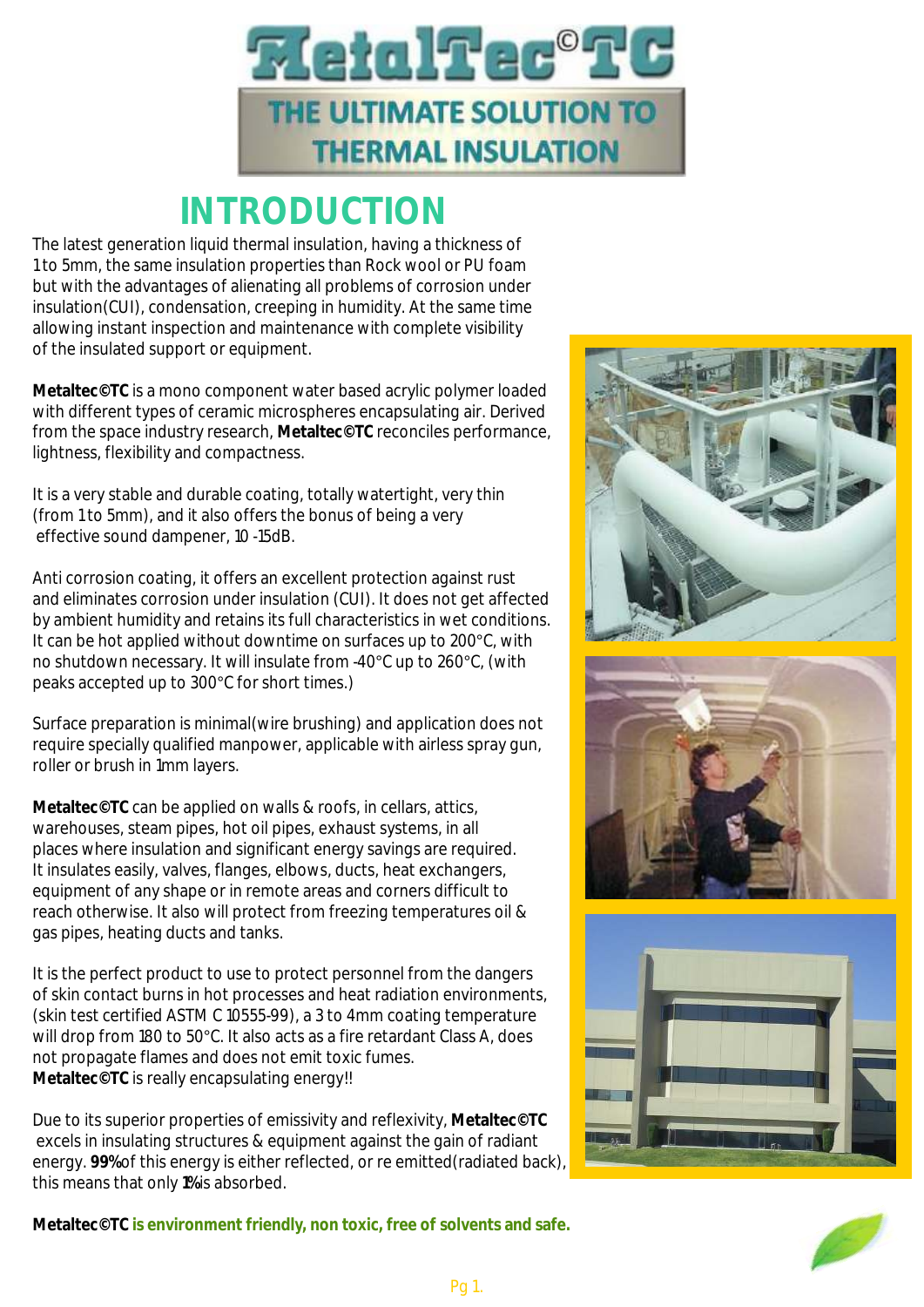# **Technical Information**

**Solid volume:** 89.5%

**Recommended DFT(Dry Film Thickness):** 0.4 - 7mm; 0.4 to 0.8mm per coat, multiple coats required to obtain greater thickness. Thickness varies with application \*Consult with your technical representative for assistance.

**Dry Time:**50% Relative Humidity(R.H)

| Temperature    | Dry to Touch       | Re coat Time | To Normal use |
|----------------|--------------------|--------------|---------------|
| $20^{\circ}$ C | 180 <sub>min</sub> | 12 hours     | 24 hours      |

Theoretical coverage: Spray application: 1.475m *f*litre @ 0.5mm  **Net weight per litre:** Wet:0.67k/l Dry: 0.38k/l

**Storage temperature:** Min. 5°C Max: 25°C

 **\*Cool storage is recommended.**

**Shelf life:** 12 months at recommended storage temperatures.

 **Health & Safety:** Materials are safe for handling.

**Test Result:**

| Cross Hatch Adhesion (ASTM 3359)           | 100% passed. No failure                         |  |
|--------------------------------------------|-------------------------------------------------|--|
| Flame Spread (ASTM E84-98)                 | 25                                              |  |
| Smoke Developed (ASTM E84-98)              | 45                                              |  |
| Accelerated Ageing (ASTM G53)<br>No Primer | No discolouration after 200 hours               |  |
| Brookfield Viscosity #3 Spindle, 30rpm     | 3564 centipoise                                 |  |
| Specific heat (23°C)                       | 1.1120 W-s/gm-K                                 |  |
| Thermal Diffusivity (23°C)                 | 0.00239 cm2/sec                                 |  |
| Thermal Conductivity (23°C)                | 0.00077 W/cm-K<br>0.0563 Btu/hr-ft-°F           |  |
| Solar Reflectance (ASTM E903)              | 0.83                                            |  |
| Emittance (ASTM E408-71)                   | 0.94                                            |  |
| Service Temperature                        | Continuous: -40/+ 200°C<br>Maximum Surge: 232°C |  |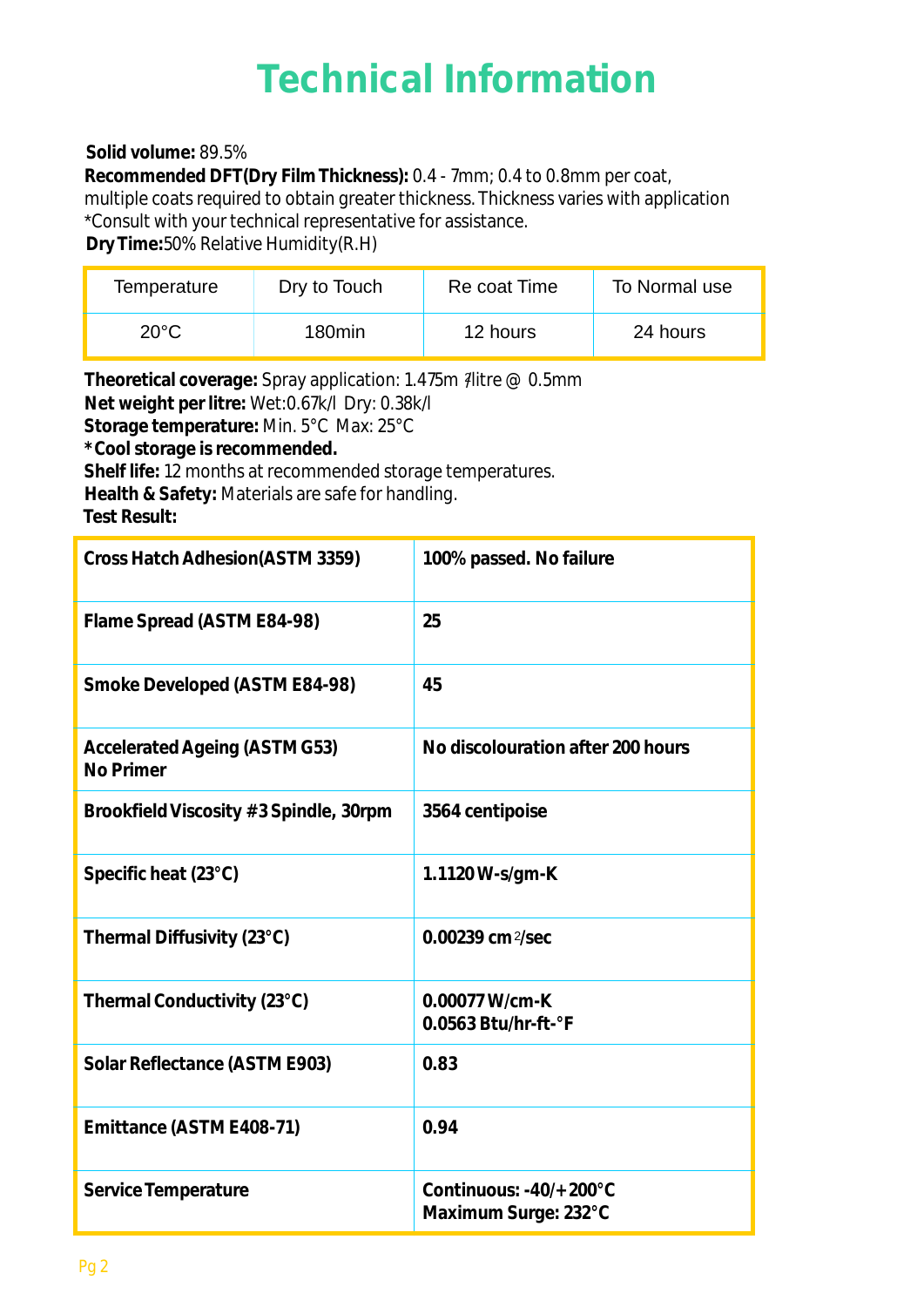# **APPLICATION TECHNIQUES**

**Mixing:** Power mix contents of container using a mud paddle at 300 rpm or less for 3 to 5 minutes, making sure to blend in all solids at the top of container.

**Surface Temperature:** Minimum 15°C, Maximum 175°C. Coating will not dry below 15°C. Prior to applying to substrates at temperatures greater than 66°C, please contact your distributor for assistance.

**Methods and Equipment:** Apply **Metaltec©TC** on a dry, clean substrate free from oil, grease, wax, dirt, rust or corrosion. Use an airless sprayer with 205 Atm, 4.75L/min, 28:1 ratio with a 0.53mm tip size. A spray gun using shop air may be used for small applications. Allow the product to completely dry between coats. This is a one-coat system with dry time of 12 hours under room temperature conditions. Elevating temperature of substrate will accelerate re-coat time. Brush may be used for touch up, but is not recommended for full application, except for under 50m².

**Recommended thickness:** Suggested **Metaltec©TC** Insulation thickness. To reduce surface temperature to approx. 60°C.



**Anti Condensation**



**Thickness required to keep skin safety temp @ 60°C**



Pg 3 **Thermal Insulation Various piping**

**Thermal Insulation Process Tank**

 **Thermal Insulation HVAC Ducting for CUI reasons**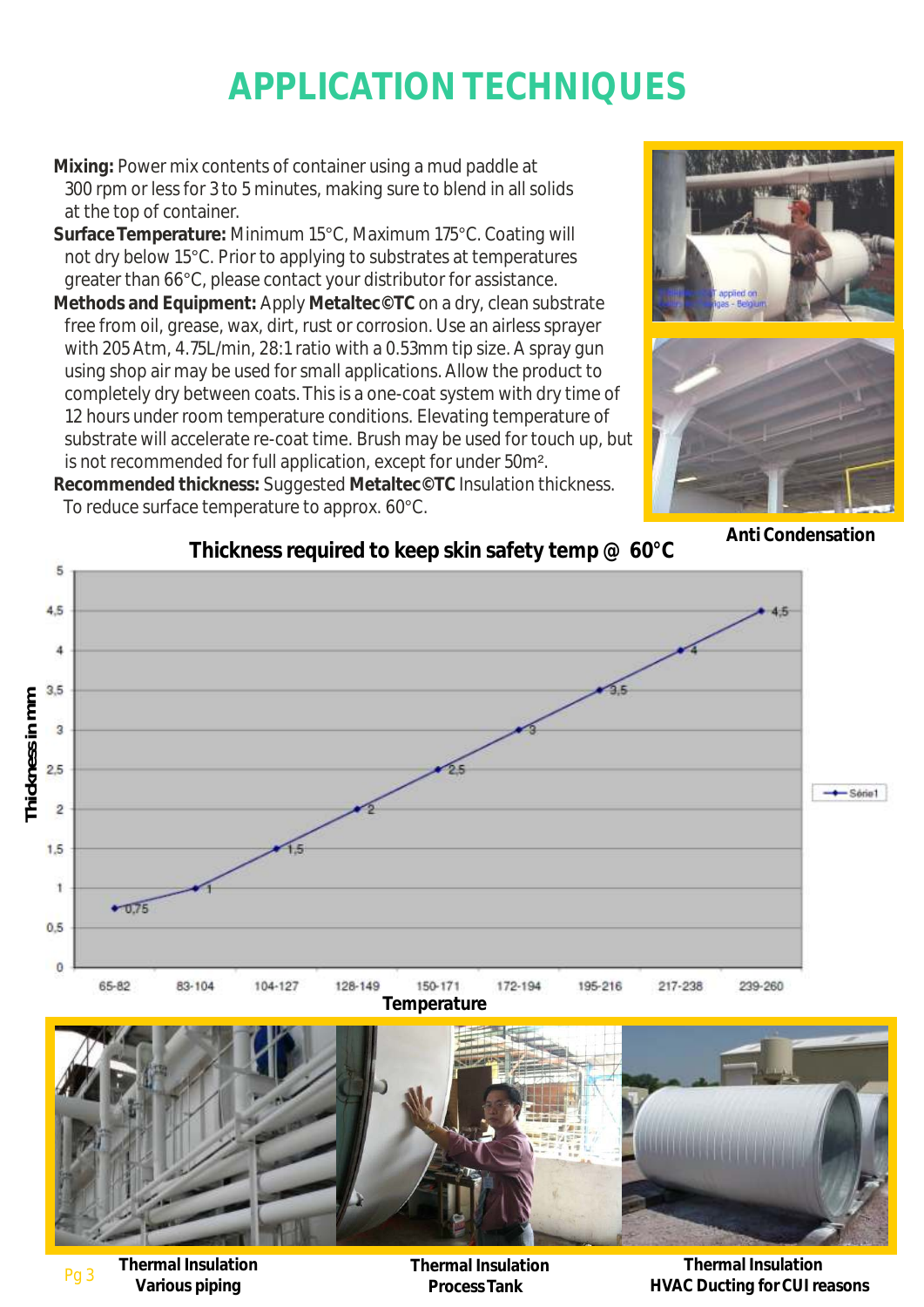

## **Classical Use**

**Rooftop Installation:** 0.4mm thickness can reduce solar heat flux roof by 99% through refraction and re emission.

**Boiler Hot Pipe Installation:** Actual installations have shown that a 1.5mm thickness will reduce exterior boiler wall temperatures from over 180°C to less than 90°C. Excellent for insulating hot pipe/surfaces up to 260°C or cold pipe/surfaces in hot environments.

**RV/Bus/Truck/Trailer/Container Installation:** 

- a. 0.4mm thickness on a roof can cut solar heat flux by 99%. Can be sealed by white acrylic or alkyd enamel over the **Metaltec ©TC.**
- b.1.2 to 1.5mm thickness in the engine compartment/fire wall can cut the heat inside the RV/Bus.
- c. 0.8mm on the walls, ceiling and floor of the interior shell can increase the insulation of the RV/Bus/Trailer/Container without increasing the wall thickness.

#### **Ships:**

- a. Hulls can be coated with approximately 1mm to insulate & seal. Keeps moisture off hulls.
- b. Insulate hot/cold piping  $(1.6 2.7$ mm) including exhaust system
- c. Insulate hot/cold tanks, refrigeration units or systems with 1.6 - 2.7mm.
- d. Insulate deck housing from solar heat 0.4mm thick.

## **Classical use - Surfaces and Areas**





 **Personnel Safety Against Skin Burns**

| Air Conditioning Duct Work     | Cat walk handles & guards       | Garages                             |
|--------------------------------|---------------------------------|-------------------------------------|
| <b>Aircraft Interior Walls</b> | <b>Chicken Farm Rooftops</b>    | <b>Grain Silos</b>                  |
| Airplane Hangers               | <b>Commercial Refrigeration</b> | Hot water heaters                   |
| <b>Metal Buildings</b>         | Corrugated iron & metal roofs   | Hulls of ships & boats              |
| <b>Slurry Truck Tanks</b>      | <b>Crane Beams</b>              | Residential home, wall & roof       |
| <b>Barracks</b>                | Engines & Engine rooms          | <b>Restaurants &amp; Offices</b>    |
| Build up roofs                 | Flooring                        | <b>Vehicle Conversion interiors</b> |
| Boat/ship decks & galleys      | Fruit & pack stores & sheds     | <b>Wine Cellars</b>                 |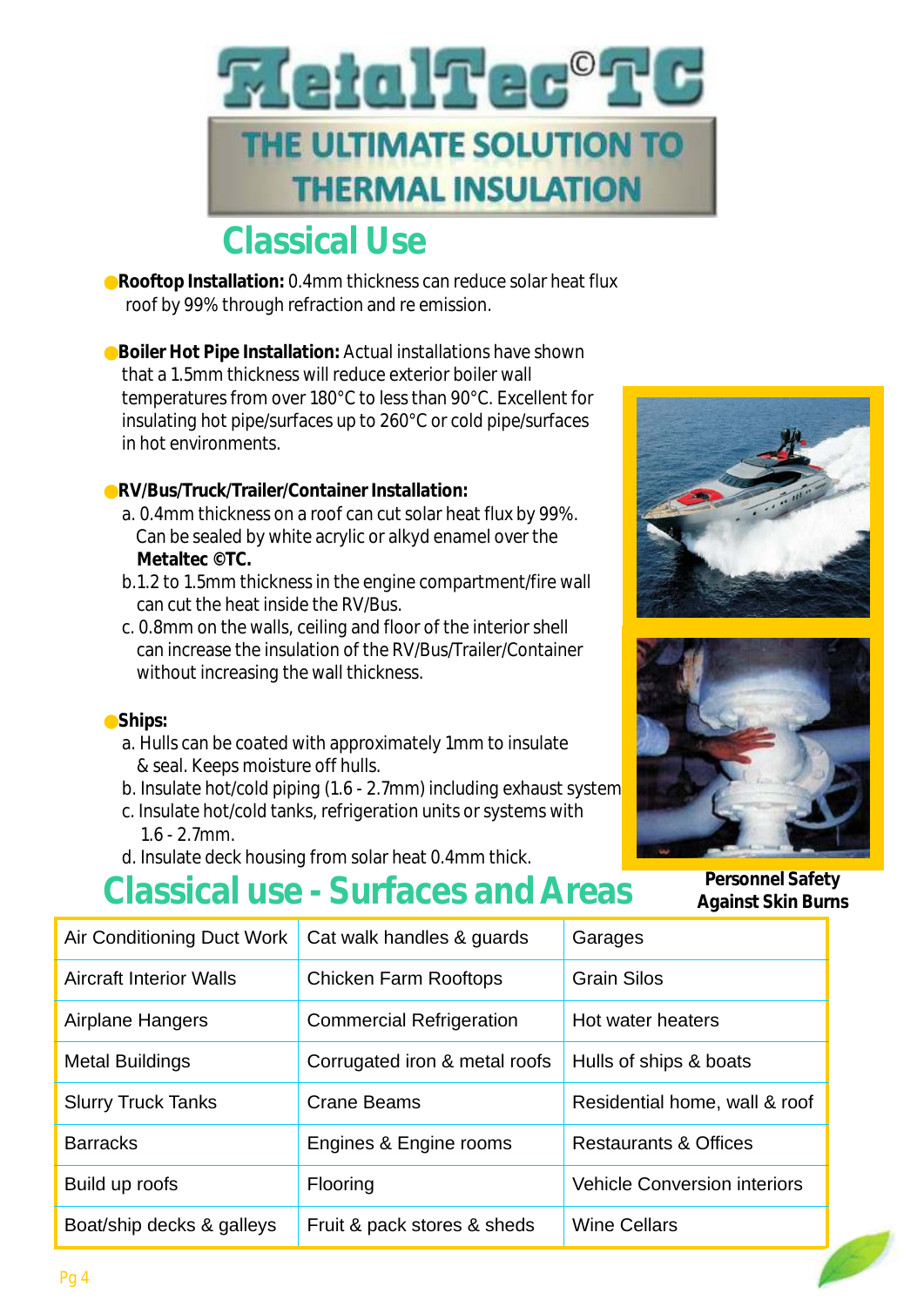

## **What is Metaltec©TC?**

Developed over 12 years ago by MetalTec Products, **MT©TC** is a liquid thermal insulating coating that goes above and beyond any benefits that conventional insulation methods could ever offer. Made from composite ceramics and applied via spray method, **MT©TC** tackles three major problems that plague facilities daily around the world;-

- **• Corrosion Under Insulation (CUI),**
- **• Personnel protection**
- **• Heat retention.**

Plants and process facilities constantly battle with these issues, which are all directly related to heat transfer and the materials used to reduce that heat. This is why the use of innovative materials, like **MT©TC**, has become a must, rather than an option and is an excellent solution to any necessity of heat retention in any plant or industrial environment. Corrosion Under Insulation (CUI) is one leading costs of maintenance in the industry sector. All plants, facilities and commercial areas that have hot or cold tanks have to deal with Corrosion Under Insulation. Due to the intrinsic corrosive atmosphere and its ability to gestate worse corrosive atmospheres between a substrate and its conventional insulation, CUI has no problem taking hold and spreading like wildfire.

Basically, CUI is the cancer of the industrial world. Because of the lack of substrate inspection ability that is inherent with conventional insulation, once the CUI has been found, it is usually too late to save the substrate. After the insulation is peeled back, there is a crumbled mess of insulation and substrate flaking onto the feet of the inspectors. What was once sturdy, stable steel now resembles spent pipe tobacco. The conventional insulation materials used in the past have played into the rapid process of substrate degradation due to creation of a corrosion-promoting internal atmosphere. This adds to increased industrial maintenance schedules and downtime for repairs.

MetalTec products overcome that problem because of the very nature of the coating itself. Since it is applied to the substrate either directly or on top of a primer, there is no room for CUI to take hold. Best of all, the substrate is now viewable at all times. This means that the inspection team doesn't have to destroy a large area of insulation prior to inspection.

If repairs are necessary, they can be made to that specific area only and the now-exposed substrate is easily touched up and repaired with ease.

Spending money efficiently isn't the only thing that affects a company's health, though. So is protecting the people who are working for that company. In an industrial setting, personnel protection is always at the top of every manager's mind, or at least it should be.